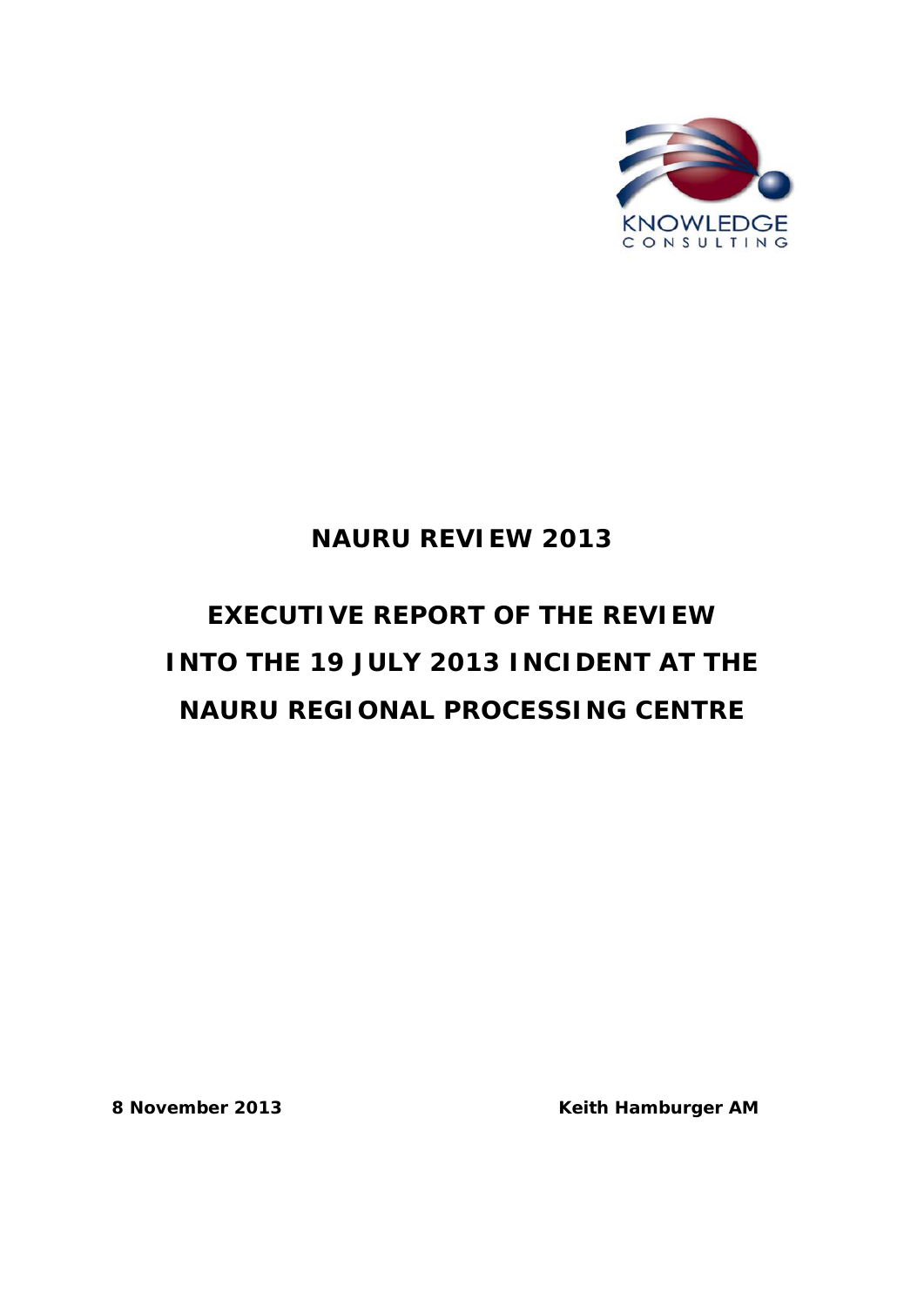### **Table of Contents**

|    | 1.                                                                                     |
|----|----------------------------------------------------------------------------------------|
|    |                                                                                        |
|    |                                                                                        |
|    |                                                                                        |
|    |                                                                                        |
|    |                                                                                        |
|    |                                                                                        |
|    | 1.7 DIAC Operational Leadership, Organisational Structure and Intelligence Handling  8 |
|    |                                                                                        |
|    |                                                                                        |
|    |                                                                                        |
| 2. |                                                                                        |
| 3. |                                                                                        |

**Reviewer: Mr Keith Hamburger AM -** Former Director General, Queensland Corrective Services Commission and currently Managing Director, Knowledge Consulting.

#### **Disclaimer:**

This Review Report has been prepared in good faith, exercising due care and attention and is based on:

- Information derived from interviews of DIAC officers, staff of Nauru Regional Processing Centre (RPC) service providers, officials from the Government of Nauru including Nauru Police Officers and members of the interim Joint Advisory Committee (iJAC) established to oversee the implementation and operation of the RPC
- A thorough review of documents and other information provided by DIAC and Nauru RPC service providers and
- The professional knowledge, training and experience of the reviewer.

No representation or warranty, expressed or implied, is made as to the relevance, accuracy, completeness or fitness for purpose of this document in respect of the user's circumstances. Knowledge Consulting Pty Ltd shall not be liable to the user or any other person or entity with respect to any liability, loss or damage caused or alleged to have been caused directly or indirectly by this report.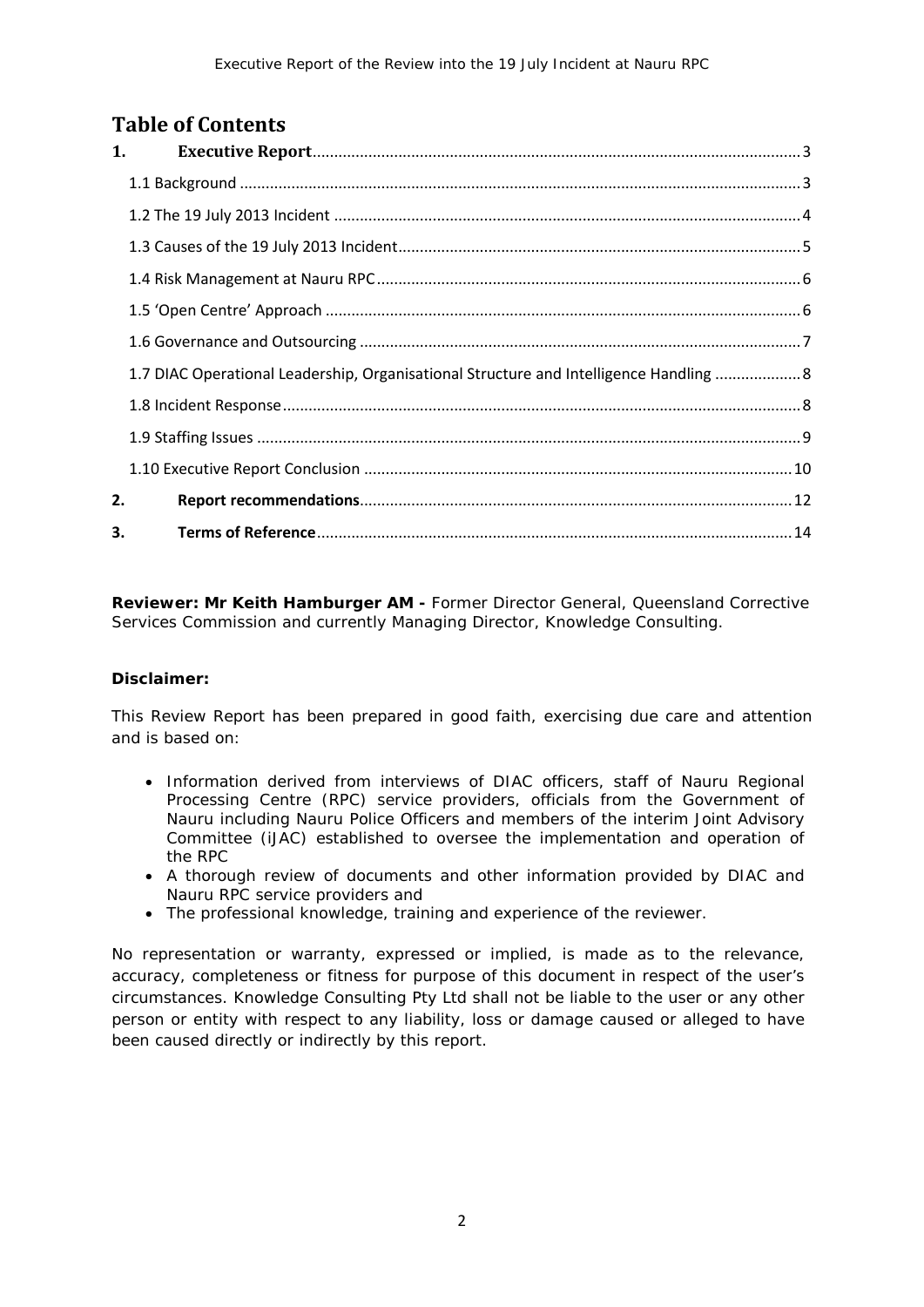### <span id="page-2-0"></span>**1. Executive Report**

### <span id="page-2-1"></span>**1.1 Background**

On 19 July 2013 a serious incident, a riot, occurred at the Nauru Regional Processing Centre (Nauru RPC) resulting in the destruction of the majority of infrastructure. There were 543 transferees accommodated at the Nauru RPC at the time of the incident. It is estimated that the loss and damage from the incident was in excess of \$60 million.

This review of the 19 July 2013 Nauru incident, was established under Terms of Reference (TOR) to determine exactly what the facts were, to make those facts available to any relevant authorities and to ensure that the Department of Immigration and Citizenship (DIAC) gets clear recommendations on any systems improvements that can be made to help avoid similar incidents from happening in the future.

The Nauru RPC was established as a matter of urgency from August to September 2012. This followed the former Australian Government's agreement to the recommendations of the *Expert Panel on Asylum Seekers* (August 2012). The recommendations included reestablishing immigration facilities, including on Nauru, in the form of Regional Processing Centres. This formed part of a regional approach to help combat people smuggling and prevent asylum seekers risking their lives at sea. The Australian Government entered into a Memorandum of Understanding with the Government of Nauru regarding the operation of the Nauru RPC on 29 August 2012 (the MOU).

Establishing a regional processing centre on Nauru, another sovereign country, involved a significant level of complexity in implementing the required administrative arrangements. Further, the Nauru election in June 2013 contributed to the inability for both Australia and Nauru to have in place the administrative measures envisaged under the MOU to make rules and to provide powers in relation to security functions at Nauru RPC.

The Government of Nauru passed two pieces of legislation, the *Refugees Convention Act 2012* and the *Asylum Seekers (Regional Processing Centre) Act 2012*. While the operation of the Nauru RPC was to be fully funded by the Australian government, the legislation provided for the processing of the Nauru RPC transferees to be conducted by the Government of Nauru.

Clause 11 of the MOU states, *'The Commonwealth of Australia will make all efforts to ensure that all persons entering Nauru under this MOU will depart within as short a time as is reasonably necessary for the implementation of this MOU.'*

An interim Joint Advisory Committee (iJAC) was established under the terms of the MOU in relation to the transfer and assessment of persons in Nauru. The iJAC was established to oversee the implementation and operation of the Nauru RPC. The committee is cochaired by Australian and Nauru officials and members have expertise in a range of relevant disciplines.

The Department contracted three key service providers to assist in the operation of the Nauru RPC: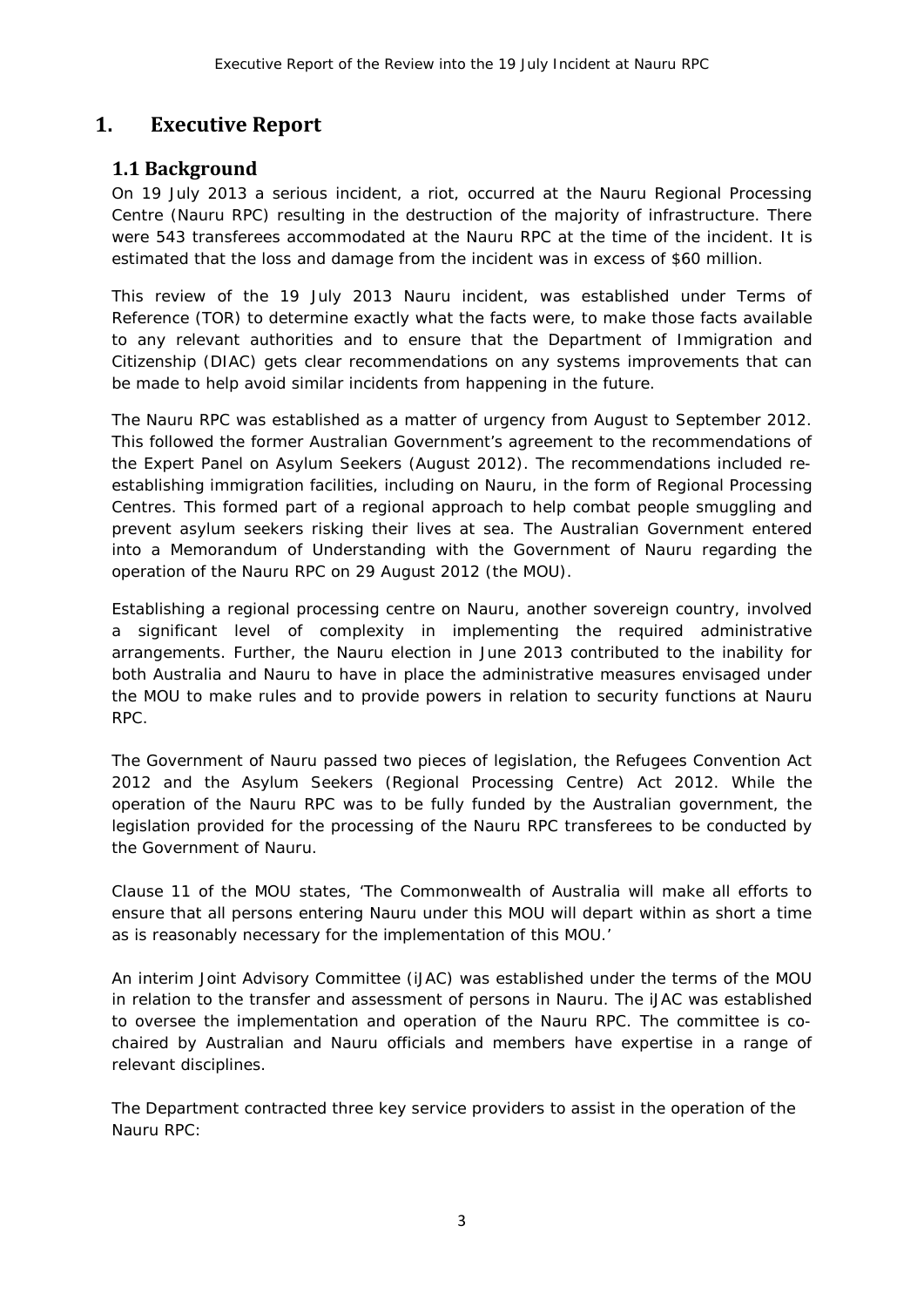- *Transfield Services* for garrison, operational and maintenance services including asset management, transport, supplies and logistics and catering with a sub-contractor responsible for security services working in partnership with a local security company
- **The Salvation Army** for client welfare and engagement services including education, programs and activities, community engagement and religious services; and
- **International Health and Medical Services (IHMS)** for health and medical Services including doctors, nurses, psychologists, paramedics, counsellors and psychiatrists.

These service providers began work at the Nauru Regional Processing Centre on 5 September 2012. The first 20 asylum seeker transferees from Christmas Island arrived at Nauru on 14 September 2012 and were accommodated in tents.

### <span id="page-3-0"></span>**1.2 The 19 July 2013 Incident**

At the time of the 19 July 2013 incident at Nauru RPC there were 543 transferees accommodated at the RPC. On the morning of that day there was intelligence suggesting the possibility of a significant protest taking place.

At 1330hrs around 50 to 60 transferees were involved in initial protests demanding to speak to Nauruan Government officials. The threat level was raised, with the garrison service provider and the Nauruan police force preparing for possible action.

Over the following hours some self-harm attempts and on-going large protests occurred and non-essential staff were evacuated. Protesting transferees were reported chanting 'freedom' and 'Nauru Guantanamo'. Staff at the RPC were negotiating with the protesting transferees in an attempt to deescalate the situation. The transferees' concerns related to refugee status processing delays, delays relating to Claims Assistance Provider (CAPS) lawyers arriving at Nauru and transferees wishing to speak to Government of Nauru officials.

At 1800hrs some transferees were reported to be removing railing bars in preparation for the incident and at 1900hrs property was reported as being damaged in the centre. At around 1900hrs the then Director of Police was stood down and a new Director of Police was appointed. At around this time, large crowd movement increased in the centre and at 1943hrs large numbers of transferees pushed down temporary fencing and a large number of transferees were observed picking up weapons and throwing rocks.

At 1947hrs police in full riot gear formed a line to contain the transferees at the RPC and they were attacked by various makeshift missiles.

Garrison service provider staff had no Personal Protection Equipment (PPE). Police Officers had PPE including, helmets, vests, shields and batons. Rioters were armed with various makeshift implements.

Police and security officers repelled three concerted wave attacks where they were struck repeatedly by the aforementioned implements. All the evidence is that during these assaults police and security staff acted with considerable restraint and courage. At around this time, acts of arson were occurring including significant fires being lit at the RPC.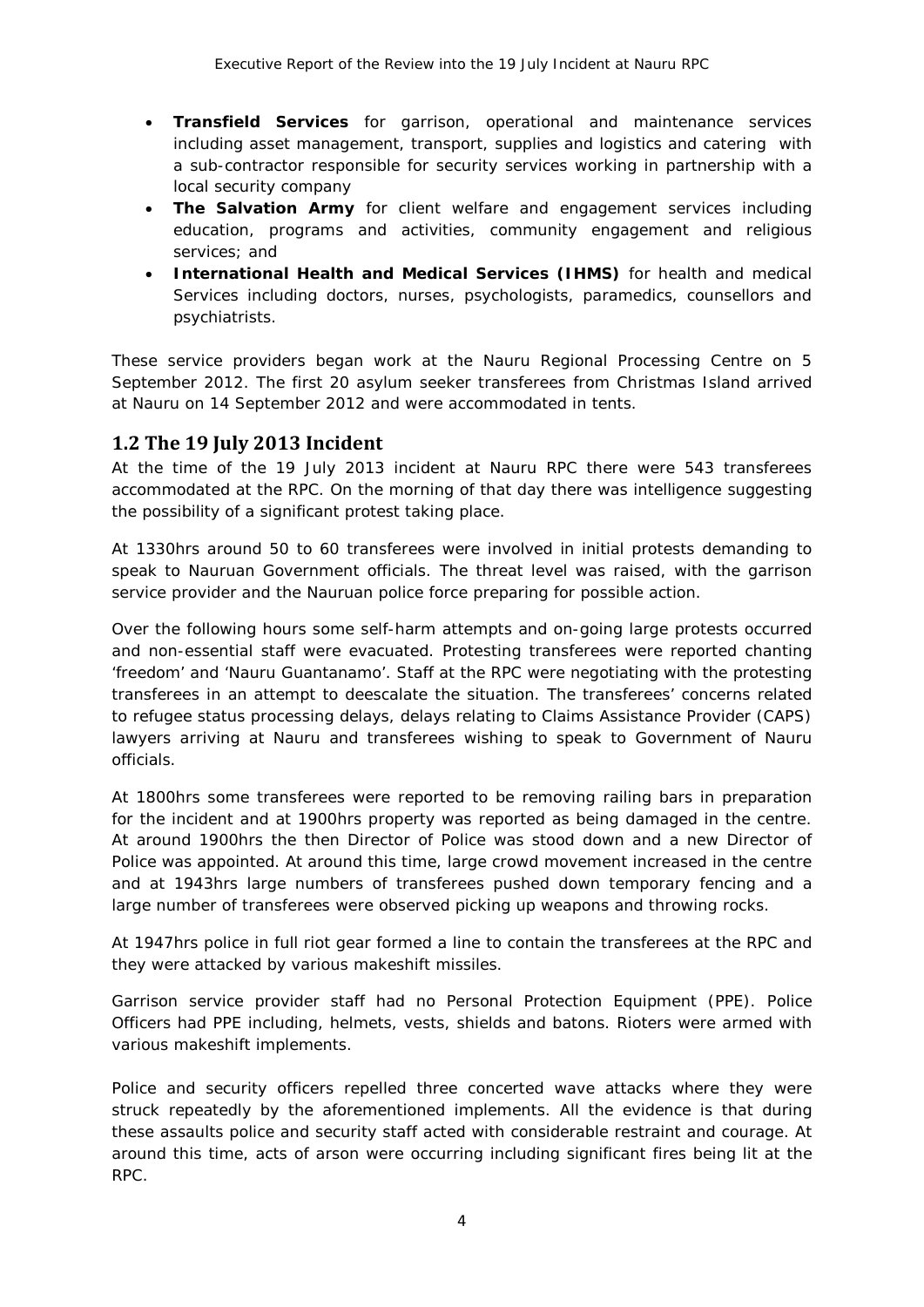At 2100hrs local men arrived at the RPC to assist security staff and police but they were separated from the rioting transferees by the authorities. The intensity of the riots then subsided and the Nauruan Police convinced the locals to disperse. At 2130hrs fires continued to burn in the centre. A large number of transferees ceased rioting at around this time and some surrendered.

The Nauruan Police then charged 153 transferees for rioting, unlawful assembly and property damage. A considerable amount of the existing infrastructure was destroyed by the fire including all of the permanent accommodation at the RPC, at an estimated cost of over \$60 million. Five transferees were admitted to the Hospital of Nauru for treatment.

The fact that the incident was contained and stabilised without loss of life or even serious injury, in the experience of the reviewer in similar incidents of this scale, was a remarkable outcome and a credit to all the staff involved.

### <span id="page-4-0"></span>**1.3 Causes of the 19 July 2013 Incident**

Concerning causes, a number of consistent themes emerged during the review. No one factor caused the incident, but rather a variety of factors combined to trigger the 19 July 2013 riot.

- a. Transferees had been advised in March 2013 that their refugee status determination (RSD) process would be completed within four to six months. The incident occurred nearly four months after processing commenced and no RSD decisions had been handed down.
- b. An incident that created agitation among the transferees included a misunderstanding following a meeting with the claims assistance provider (CAPS) where transferees apparently interpreted comments in a way that led them to believe that the legal assistance program was to be discontinued in August 2013. CAPS claim that they did not contribute to this misunderstanding. This was further exacerbated by the CAPS lawyers subsequently not arriving as expected on 18 July 2013 due to a flight delay.
- c. Evidence conclusively identified an ongoing mood of frustration and uncertainty building within the Nauru RPC transferee group. The transferees were increasingly uncertain about their future and frustrated by a lack of clarity around dates for their RSD processing and resolution. Further discontent is attributed to inconsistent and inaccurate messaging to transferees. Examples where shortcomings in messaging had occurred were identified which increased transferee frustration.
- d. There was a failure to have all of the administrative measures in place as envisaged in the *Asylum Seekers (Regional Processing Centre) Act 2012*. The created ambiguity around governance and operational command issues at the RPC.
- e. The Nauru RPC was not a secure centre. It was designed as an 'open centre' with very little physical security. There was some limited provision for behaviour management facilities to deal with transferees who may become non-compliant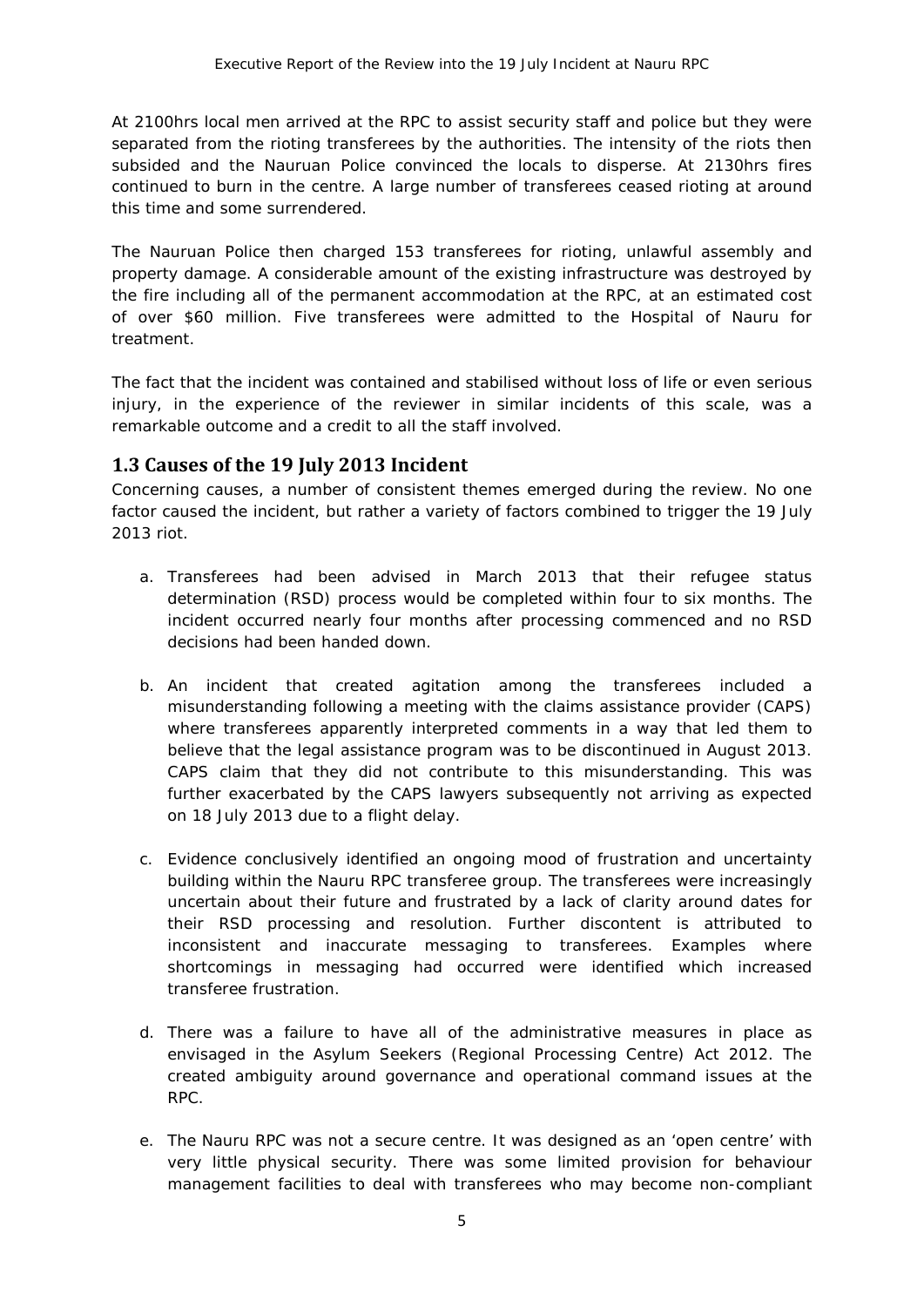from time to time. When a cohort of transferees became violently non-compliant, this 'open centre' style did not provide for the capacity to segregate and control transferees.

Security was to be provided under a dynamic security model where security staff were mobile within the centre and engaged proactively and regularly with transferees. This model was further supported by active welfare case management, quality accommodation, health, medical and food services and recreational opportunities, including excursions during daylight hours away from the Nauru RPC. Buildings were of light construction typical for open and low security environments. These operational assumptions underpinning the Nauru RPC's operational model could not effectively deal with the riotous behaviour of transferees on 19 July, 2013.

### <span id="page-5-0"></span>**1.4 Risk Management at Nauru RPC**

The review has identified a range of significant issues that should have been subjected to a holistic risk assessment prior to the construction and opening of the Nauru RPC. This is not to say that individual risk assessments were not done by individual providers on Nauru or that risk was never discussed in various meetings. However, a holistic professional risk assessment process at the start of the project was a critical missing element. Such a risk assessment was essential to guide decisions relating to infrastructure and operations and to mitigate *duty of care* risks, particularly in the highly complex and risk prone regional processing environment.

A holistic risk assessment process would have included setting objectives for and clearly documenting the Nauru RPC operating concept or model and identification of the risks to these objectives. The assessment would have identified risk mitigations and controls and provided a basis for decision making as to the most appropriate operational arrangements, infrastructure and governance.

Given the large numbers of transferees accommodated at Nauru RPC, as a matter of urgency the review recommends that a comprehensive expert driven and holistic risk assessment be conducted. The risk assessment should focus on safety and security concerning the post incident environment at Nauru RPC.

### <span id="page-5-1"></span>**1.5 'Open Centre' Approach**

Clearer decision making was required in relation to the most effective operational and infrastructure model for Nauru RPC. The reviewer finds that a 'one model fits all' 'open centre' approach catering for up to 900 transferees on one site would have failed a duty of care test having regard to safety and security issues. A duty of care risk assessment approach would most likely have pointed to risk mitigation involving multiple sites with various grades of accommodation ranging from open through to medium and high security.

Concerning multiple sites, relevant DIAC officers advised that they recognised in the early stages of considering options for Nauru RPC infrastructure that multiple sites would be of benefit. However, there were challenges in the procurement of land on Nauru which restricted the ability to acquire additional sites for RPC facilities, particularly in a short time frame. This resulted in the unsatisfactory outcome of all transferees being accommodated on the one 2.8 hectare site.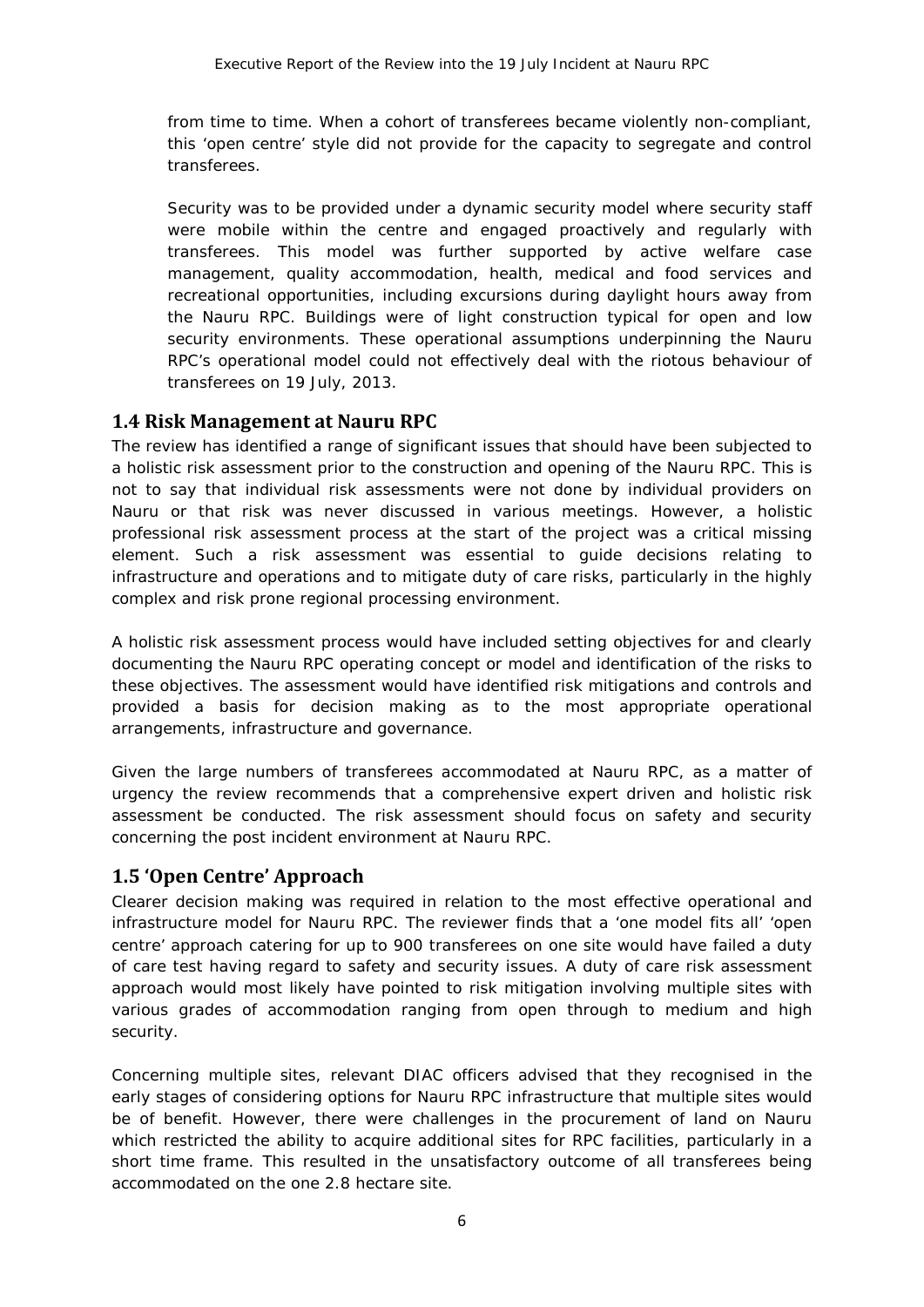The reviewer believes that concepts such as 'administrative detention' and 'open centre' should never be used to drive a 'one model fits all' approach to infrastructure to house asylum seekers. Infrastructure must reflect operational need under the umbrella of duty of care to provide a safe working environment for staff and a safe and humane living environment for asylum seekers having regard to analysis of the demographics of the cohorts to be accommodated, including their risk profile.

In terms of the risk profile of transferees, the Hawke – Williams *Independent Review of the Incidents at the Christmas Island and Villawood Immigration Detention Centres* (31 August 2011) identified five elements required to maintain good order in an immigration facility. These elements included, *'physical security, including infrastructure that accommodates the placement of detainees with varying degrees of security risk and vulnerability risk profiles…'* and *'ongoing intelligence and analysis concerning potential risks.'*

The review found that had the assumption in relation to winding up tent accommodation at Nauru OPC been challenged (in the context of a risk assessment), then a potential outcome would have been to:

- a) Maintain the existing tent camp for a defined period with improved amenity and safety precautions and
- b) Ensure a high-level DIAC project team assisted by Government of Nauru representatives and external specialists develop an effective operational and infrastructure response for the Nauru RPC.

This approach may have led to better ownership of the Nauru RPC by both governments and a shared sense of urgency to achieve outcomes, particularly around issues such as land use, legislative policy and administrative arrangements.

The reviewer is of the opinion that during the efforts to rebuild on Nauru following the incident there was insufficient operational consideration as to whether there needed to be significant changes to the Nauru RPC infrastructure as a consequence of what happened in the incident and the identified risks.

Any further planning around the development of new infrastructure and security arrangements at the Nauru RPC should ensure these two factors are jointly considered. Duty of care, safety and security considerations should be paramount to any further operational planning for Nauru RPC.

### <span id="page-6-0"></span>**1.6 Governance and Outsourcing**

With regards to governance responsibilities at Nauru RPC, there appears to have been a belief within DIAC that the outsourcing of functional responsibility for Nauru RPC operations to service providers, particularly in the security area, negated the need for robust accountability systems for the delivery of a safe and secure environment by DIAC. The review also found the oversight of service provider performance to be lacking.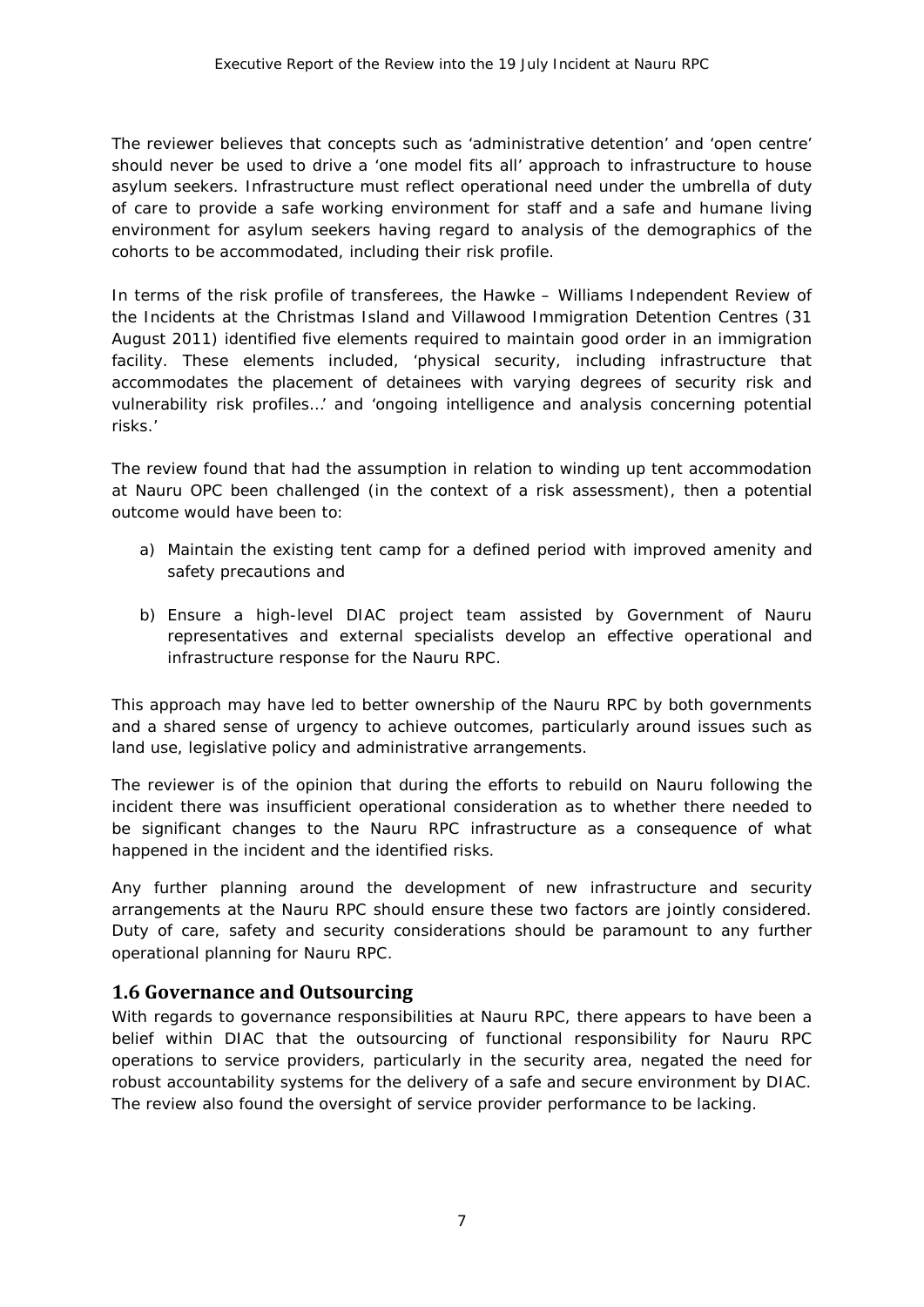### <span id="page-7-0"></span>**1.7 DIAC Operational Leadership, Organisational Structure and Intelligence Handling**

The review found evidence of a lack of decisive operational leadership in relation to emerging issues in the lead up to the July 2013 incident at the Nauru RPC.

The review found impediments in DIAC's organisational structure and the need to have in certain key National Office positions people who have strong leadership capacity and experience in high risk operational environments.

There was intelligence available prior to the incident that afforded reasonable and credible information to suggest that a non-peaceful disturbance was likely to occur. However, the daily reports provided to relevant sections in DIAC National Office from the Nauru RPC regarding the 'mood of the centre' did not appear to match the emerging reality. The reports consistently indicated that the centre was 'calm' and that the threat level was low, yet individual intelligence reports produced at the same time stated that there were underlying tensions and potentially concerning developments.

The review has found that the failure to respond effectively to the available intelligence is a symptom of failings in governance and risk management relating to the Nauru RPC.

The review has found that effective systems and structures do not appear to be in place in the relevant division of the DIAC National Office to communicate and manage key operational and strategic risks that reach across the three key delivery areas of services, infrastructure and operations that impact on regional processing centres.

### <span id="page-7-1"></span>**1.8 Incident Response**

Concerning the 19 July 2013 incident, the review has found that a structured and decisive response to the incident was greatly inhibited by:

- Risks and assumptions relating to contingency planning not being tested with the Government of Nauru
- Governance weaknesses due to the envisaged *Administrative Measures* not being fully in place which in turn led to a lack of Nauru RPC rules
- An associated lack of clarity relating to the powers of police and security officers in performing duties within the Nauru RPC and
- A lack of capacity of emergency response services.

The review has found that lack of clarity relating to the powers of police and security officers in performing duties within the Nauru RPC was a significant issue. This impacted on decision making by security officers and police during the civil disobedience that occurred in the hours leading up to the incident. The outcome of this lack of clarity was that no pre-emptive exercise of authority was undertaken by police in the lead up to the incident. There was no attempt to either diffuse the situation by warning demonstrators of the adverse consequences to them of continued escalation of their behaviour or to apply force to contain those who were inciting the civil disobedience.

The then Director of Police's opinion, founded in legal advice available to him, was that the demonstration in the lead up to the riot was a 'peaceful protest' as no criminal offences were being committed and therefore police could not be committed to assist in de-escalation and/or to confront the protesters.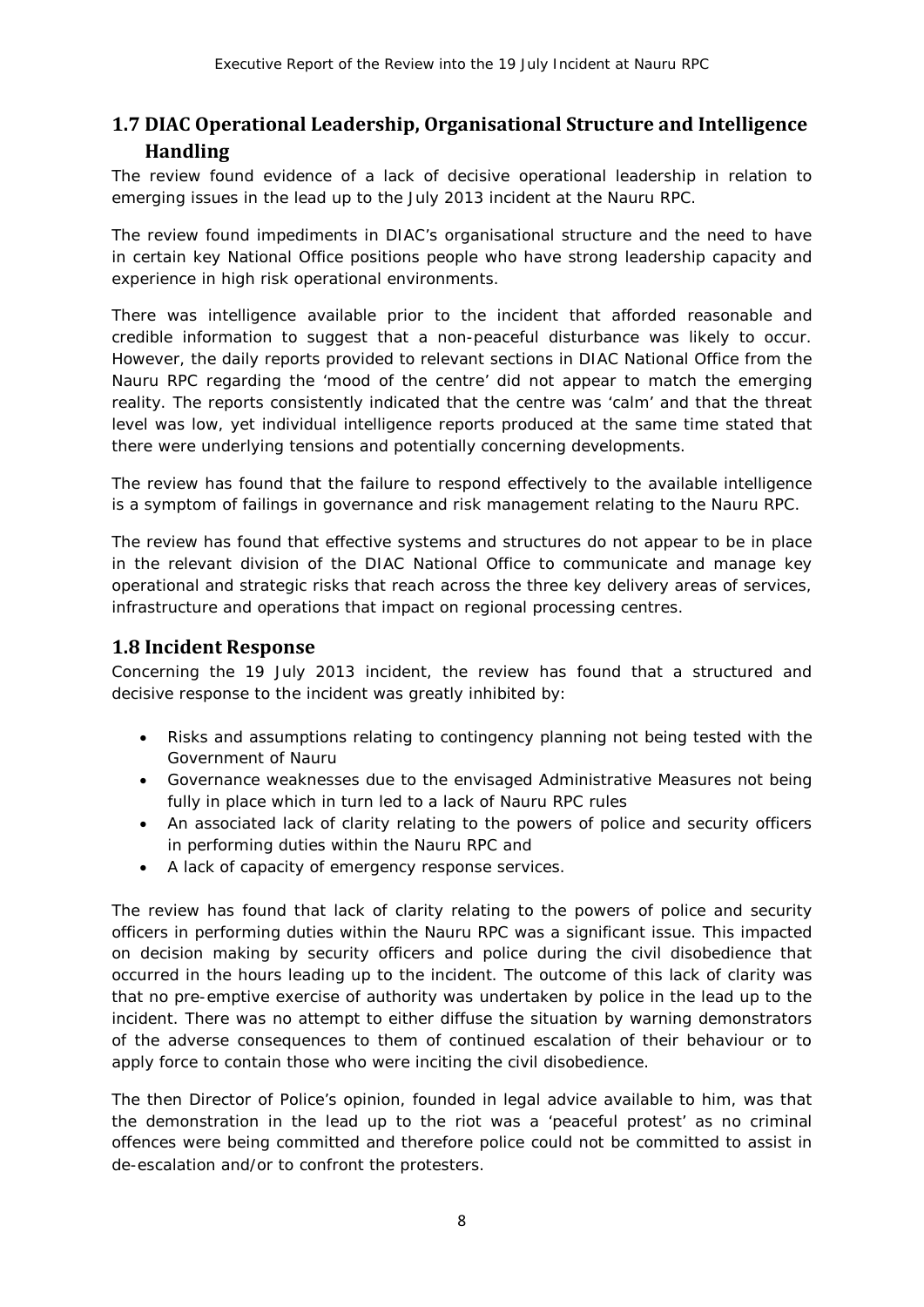The reviewer is not persuaded on the available evidence that it was the case that the demonstration was peaceful.

The then Director of Police was stood down by order of the Government around the time the riot commenced.

By the time the Director of Police had been stood down the circumstances had escalated to such a level that it appears it would not have been feasible for safety reasons for police to enter the Nauru RPC in an endeavour to quell trouble makers and restore order. It can be said with certainty that, at this point, the opportunity to protect the existing infrastructure was lost.

In relation to what could have been done the reviewer explored a number of 'what if' questions. However, in all the circumstances where a considerable lack of clarity existed in relation to powers to act the reviewer is not prepared to 'second guess' the decisions taken by those involved in their response to the incident.

The review recommends that the 'use of force' powers of both the garrison service provider and the Nauruan Police Force at the Nauru RPC are clarified and then operationally documented.

The previous comment about the lack of capacity of emergency response services is in no way a criticism of the Government of Nauru or their emergency services. It relates to the fact that very complex infrastructure housing hundreds of people has emerged with little notice in a small island community without a commensurate increase in the administrative, social and emergency infrastructure to service it.

The review has found that the relevant officers at the DIAC National Office did not undertake a sufficient assessment of the incident or put in place post incident operational support for Nauru staff. Evidence from these officers suggested there was an assumption that everything was in order on Nauru and relevant DIAC staff on Nauru 'seemed to be handling it okay'. The review has found it difficult to verify this assumption based on the limited amount of information sourced by relevant DIAC National Office staff regarding the incident.

A recommendation has been made in this report that DIAC improves its capacity for effective crisis response interventions following serious incidents, including post incident assessments.

### <span id="page-8-0"></span>**1.9 Staffing Issues**

The review has found that staffing levels were adequate for the Nauru RPC 'open centre' design while transferees were exhibiting compliant behaviour. However, staffing was inadequate to deal with large scale non-compliant behaviour that occurred during the 19 July 2013 incident. This was due to the large number of transferees that were accommodated within the infrastructure and the 'open centre' design of the infrastructure. It is very difficult to staff an RPC of this particular design to maintain order during a large scale disturbance.

Concerning transferee management, there were some service provider performance issues at the Nauru RPC, particularly during its early months of operation. This is to be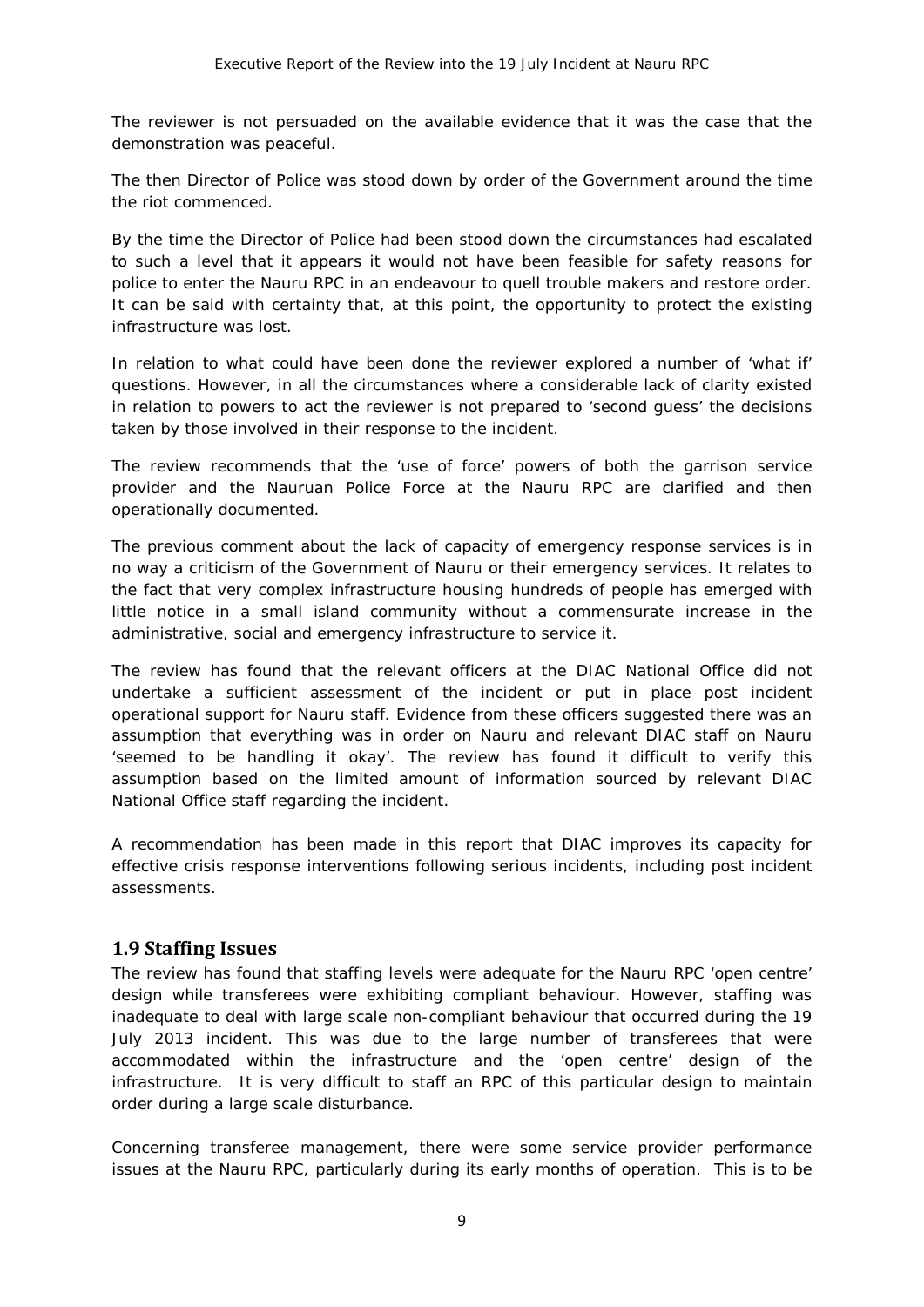expected in a complex facility in a remote location. However, there is evidence that these were not dealt with promptly or decisively by relevant officers in the DIAC National **Office** 

The training of staff has been found to be generally adequate and appropriate. However, a need was identified to focus on improved 'messaging' to transferees. iJAC drew attention to this need in its April 2013 report relating to progress with the Nauru RPC.

### <span id="page-9-0"></span>**1.10 Executive Report Conclusion**

The speed involved to get the Nauru RPC operational within a short period of time compromised the proper assessment and planning required for the safety and security of the facility. The findings and recommendations in this report provide guidance for DIAC to remove or minimise the risk of this happening again.

In a review of this nature where a forensic analysis is conducted of a significant catastrophic incident there will be critical findings and naturally there will be emphasis upon these in consideration of the report. However, what should not be lost sight of is the context in which staff of DIAC and the Nauru RPC service providers were operating.

The review has found that DIAC was faced with the challenge of responding with extreme urgency to a government policy imperative to combat people smuggling and prevent asylum seekers losing their lives at sea. DIAC officers and Nauru RPC service providers worked long hours under significant pressure to achieve a functioning RPC in a short time frame in another sovereign country where there were limited resources.

The Nauru RPC is a very complex facility and establishing it required a high level of administrative, physical, logistical and staffing infrastructure to provide for the humane, safe and secure servicing of the needs of the transferees in a challenging environment.

The review calls in to question the decision making approach that led to the infrastructure and operational outcomes that ultimately failed in the face of a violent riot by transferees. This calling in to question is founded in the professional experience of the reviewer in operations of this nature, the evidence available from a forensic analysis of the circumstances and of course with the benefit of hindsight.

The review does not call in to question the professionalism, dedication, hard work and courage of DIAC and Nauru RPC service provider staff. These staff worked above and beyond the call of duty to establish the facilities on Nauru in a very short period of time, ensured that no lives were lost in the 19 July 2013 incident, contained and quelled the riot and then reaccommodated transferees within 72 hours of the incident. Officers at all levels were placed under immense pressure and they responded with their best efforts, often above the call of normal duty. They are to be commended for their efforts.

The criticism in this review of the approach around infrastructure and operational protocols should not be read in terms of failings by individual officers. It also needs to be considered in the context of a complex and rapidly developing policy challenge requiring an urgent operational response. However, DIAC officers were constrained by a lack of access to high level operational input and some organisational structural impediments to guide their response to the emergency they were faced with.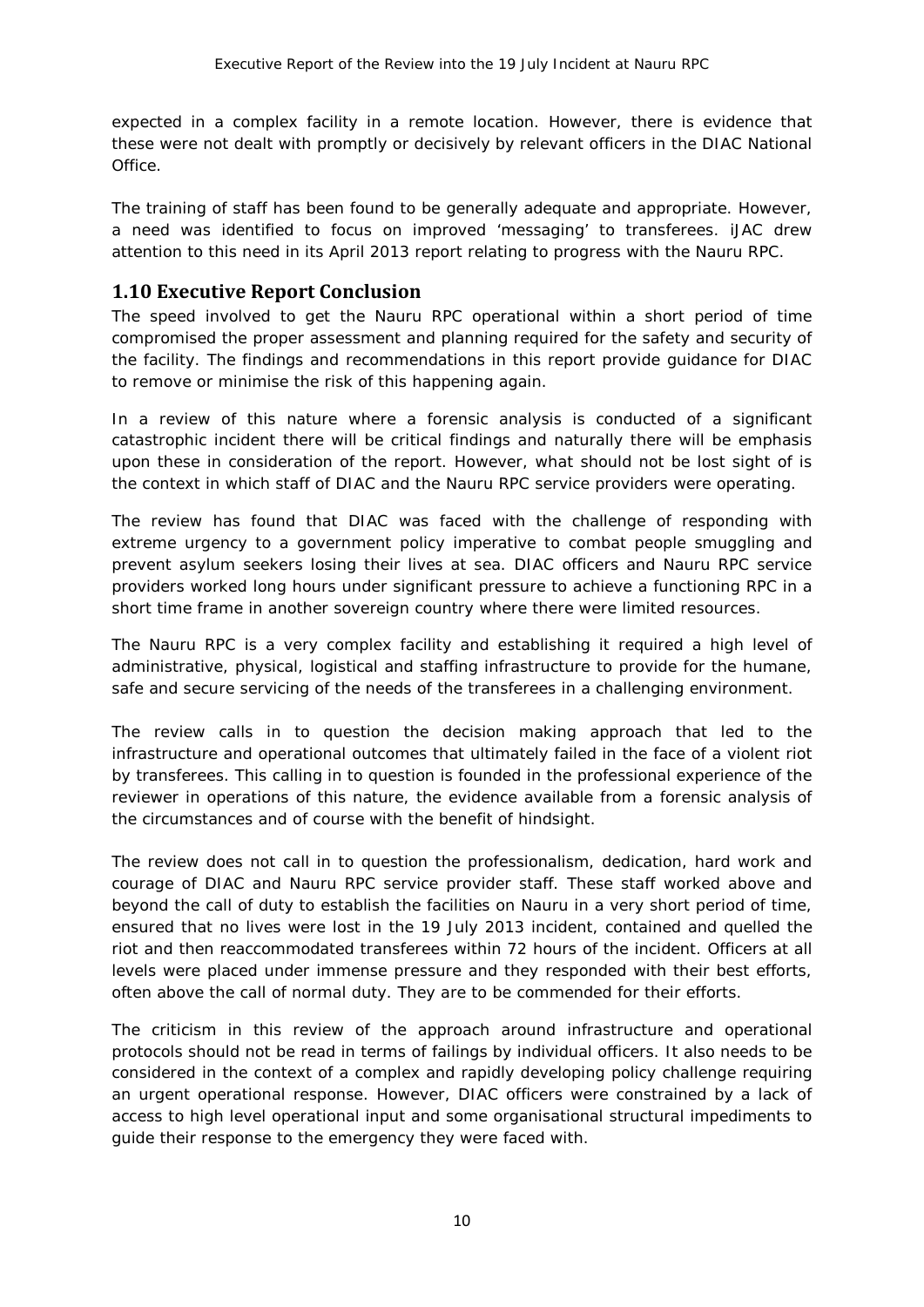The reviewer places on record his appreciation of the frank, open, constructive and courteous approach adopted by everyone interviewed in relation to the incident under review. It was obviously a very challenging experience for all concerned, yet all showed commitment to learning from the experience to enhance future arrangements. More detailed findings and analysis can be found in the detailed report and findings of this review.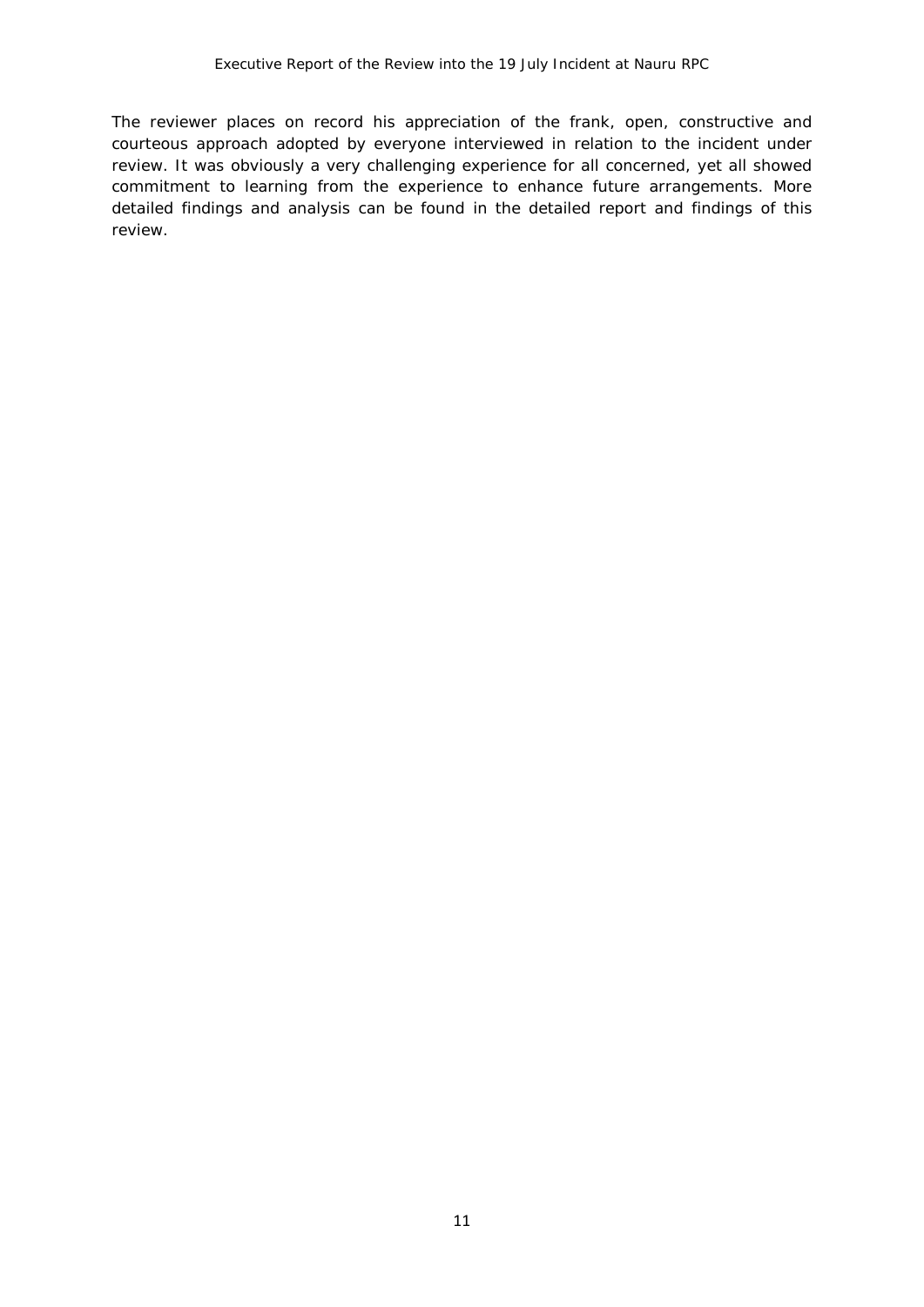### <span id="page-11-0"></span>**2. Report recommendations**

#### **Recommendation 1**

*That operational protocols are developed for regional processing centres around the concept and application of 'duty of care' to residents and staff at RPCs. Further that concepts such as 'administrative detention' and 'open centre' not be used to drive a 'one model fits all' approach to infrastructure to house asylum seekers.* 

*Infrastructure should reflect a duty of care focus and provide a safe working environment for staff and a safe and humane living environment for asylum seekers with regards to the demographics of the transferee cohorts and including their risk profile. A duty of care approach would necessitate various grades of accommodation ranging from open through medium and high security rather than a single approach.*

#### **Recommendation 2**

*That the position descriptions for key positions within the Departmental organisational structure dealing with regional processing centres are reviewed to ensure that:*

- *There are no impediments to urgent holistic responses to operational objectives and requirements under the current arrangements between operations, infrastructure and services divisions of DIAC.*
- *Key positions in DIAC National Office relating to regional processing centres are designed for people who have leadership capacity in high risk operational environments.*
- *The governance framework for regional processing centres has adequate regard to the outsourced service provider model including capacity for robust operational audit and investigations with high level operational risk assessment.*
- *Crisis response interventions following serious incidents can be mobilised quickly.*

#### **Recommendation 3**

*That DIAC initiates a review of the fire response capacity in the tent sites where transferees are now accommodated by a qualified organisation or person.*

#### *Recommendation 4*

*That the 'use of force' powers of both the garrison service provider and the Nauruan*  Police Force at the Nauru RPC are clarified and then operationally documented. The *powers of the Nauruan Police Force to enter the facility to restore order during nonpeaceful protest actions (and what constitutes a non-peaceful protest) also needs to be clarified as a matter of priority to ensure police have the appropriate powers to deal with unrest and a full understanding of their capacity to deescalate potentially serious incidents.*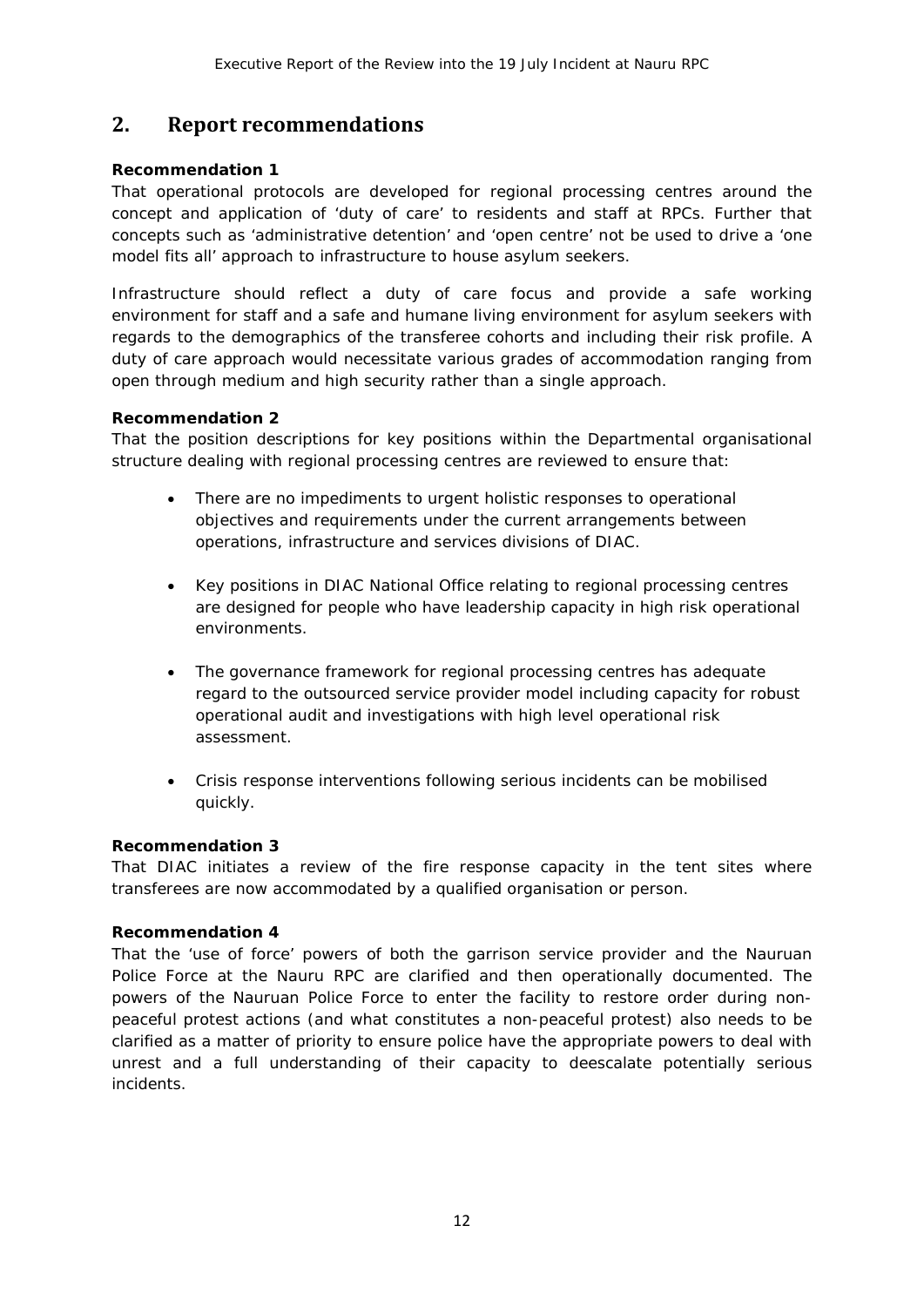#### **Recommendation 5**

That the Australian Government work with the Government of Nauru to strengthen the *administrative arrangements at the Nauru RPC.*

#### **Recommendation 6**

*That the suitability of garrison service provider officers having powers as 'reserve police' is further assessed regarding governance, proposed duties, training, suitability and associated risk.* 

#### **Recommendation 7**

*That an urgent comprehensive expert driven risk assessment focussed on safety and security is conducted concerning the post incident environment at Nauru RPC.* 

#### **Recommendation 8**

*That documented and agreed guidelines or protocols for communication with transferees are developed to ensure staff who interact with transferees provide appropriate and accurate information to transferees.*

#### **Recommendation 9**

*That the effectiveness of the recently implemented performance management framework for service providers at the Nauru RPC is tested against the experience from the 19 July 2013 incident.*

#### **Recommendation 10**

*That the relevant area within DIAC urgently develops a project plan to deal with the following priorities arising from the findings in this report:* 

- *Directing and supporting operations on Nauru and Manus Island.*
- *Taking charge of the post incident environment at Nauru RPC having regard to issues identified in the post incident environment section under the response to TOR 6 in this report.*
- *Reviewing the current arrangements for intelligence gathering, synthesising data and for implementing informed, timely and decisive responses.*
- *Undertaking a holistic risk assessment of the detention and regional processing arrangements currently existing on each island.*
- *Achieving a common understanding by all staff involved in detention operations of the concept of duty of care and responsibilities and accountabilities attaching to this in terms of their work as outlined in Recommendation 1.*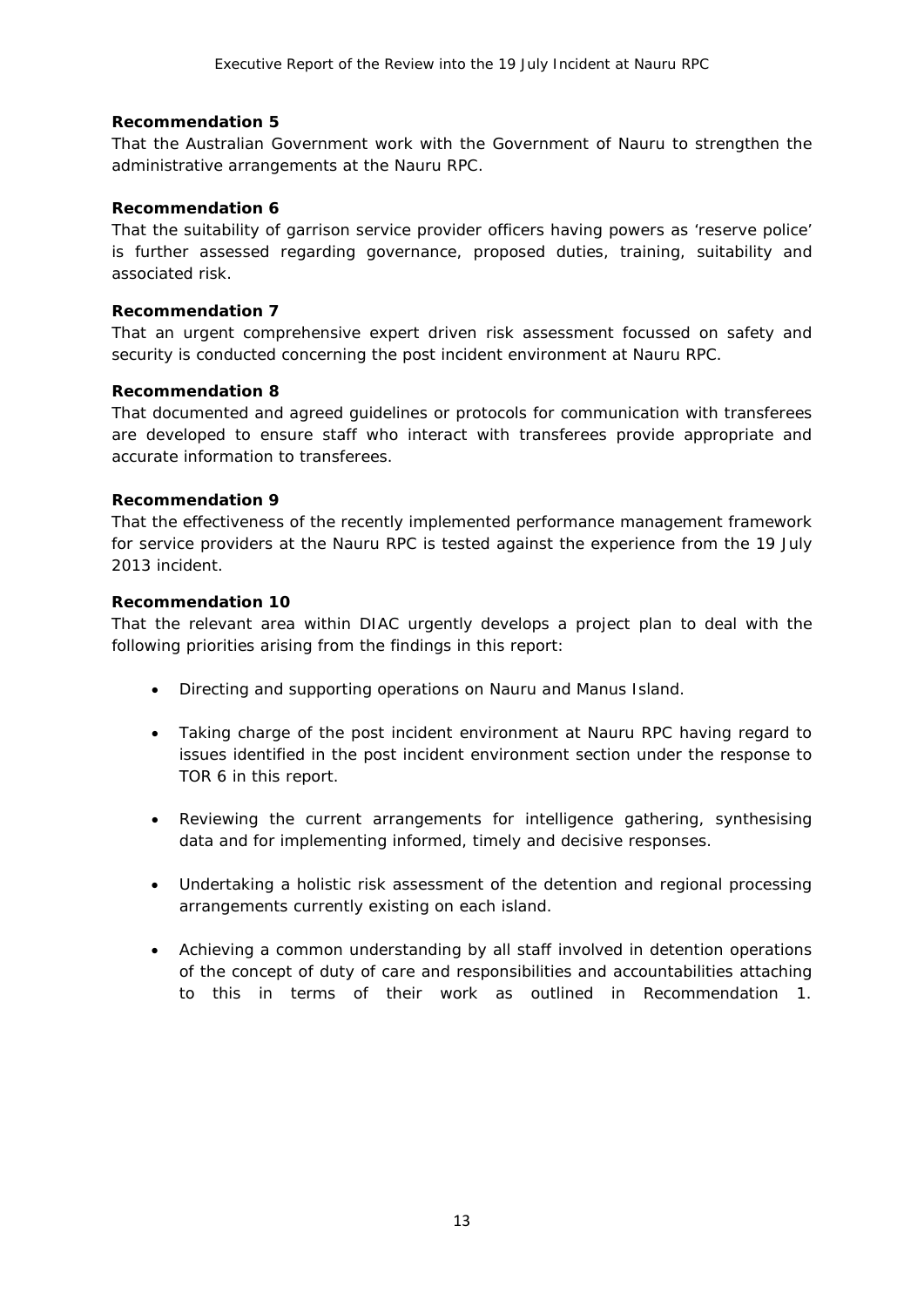### <span id="page-13-0"></span>**3. Terms of Reference**

#### *The terms of reference for this review are as follows:*

On Friday 19 July 2013 an incident occurred at the Nauru Regional Processing Centre involving violence and extensive property damage by residents of the Centre. Criminal charges under the law of Nauru have been laid, or are in the process of being laid, against more than 100 individuals.

The review is to investigate and report on key issues raised by that incident, in particular:

- to determine exactly what the facts were;
- to ensure that those facts are available to any of the authorities for any action that would take place as a result; and
- to ensure that the Department gets clear recommendations on any systems improvements that can be made to avoid what has been alleged, from happening in the future.

This will involve assessing:

#### **TOR 1**

the adequacy of infrastructure, staffing and client management in maintaining appropriate security at the Centre;

#### **TOR 2**

the effectiveness of the communication and coordination between the Department and service providers;

#### **TOR 3**

the extent of any prior indicators or intelligence that would have assisted in the prevention or management of the incident;

#### **TOR 4**

the clarity of roles and responsibilities in managing security at the Centre and in managing the incident;

#### **TOR 5**

how breaches of security were achieved, what access occupants of the Centre had to tools to assist with such breaches and, if relevant, how such access occurred;

#### **TOR 6**

the appropriateness of the response measures taken to the incident; and

#### **TOR 7**

the adequacy of training and supervision of staff of the department and of service providers.